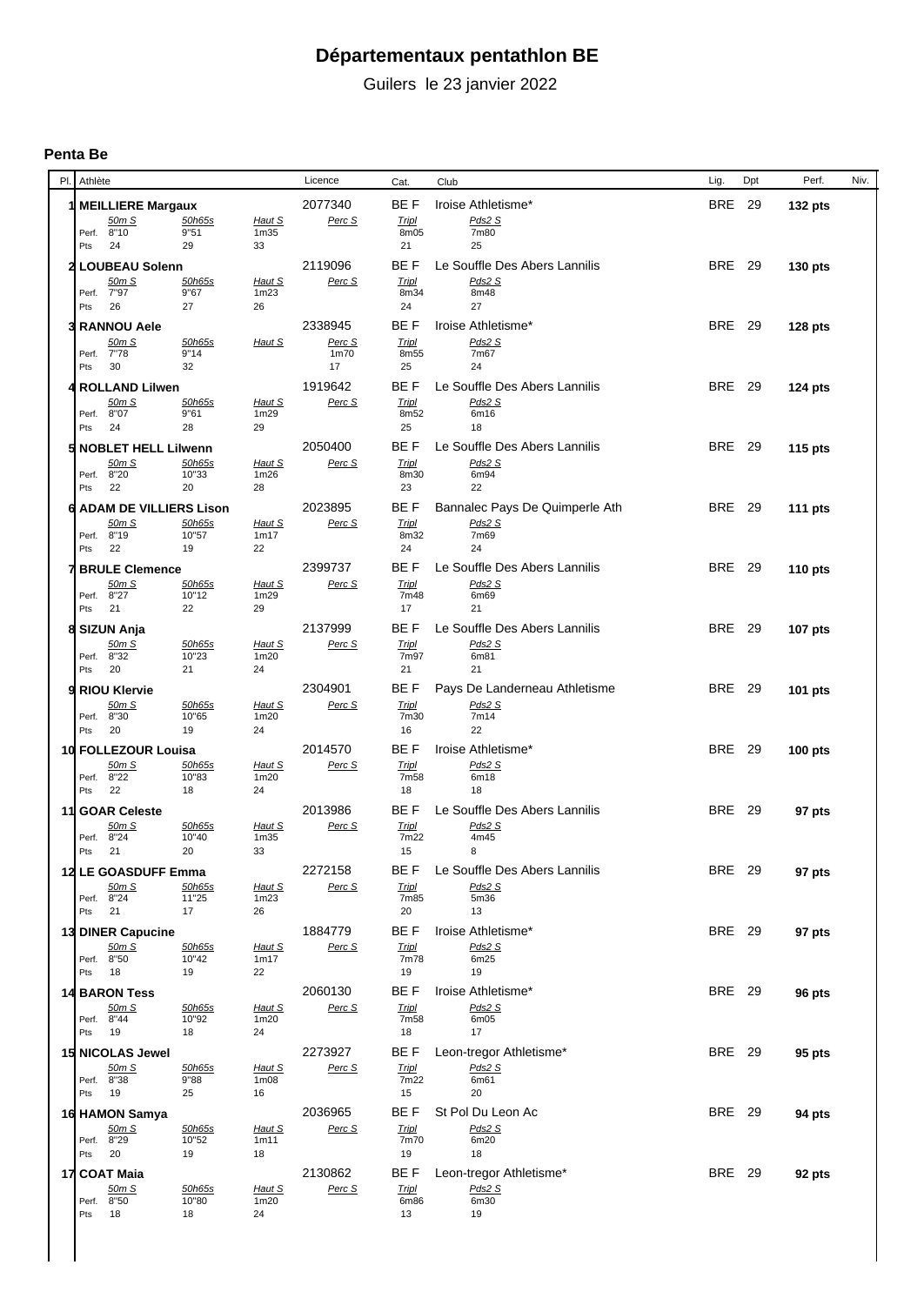## **Départementaux pentathlon BE**

Guilers le 23 janvier 2022

|     | 18 LE DUFF Clemence                       |                        |                                                | 2149830                    | BE F                      | St Pol Du Leon Ac                        | <b>BRE</b> 29 | 91 pts |
|-----|-------------------------------------------|------------------------|------------------------------------------------|----------------------------|---------------------------|------------------------------------------|---------------|--------|
|     | 50m S                                     | <u>50h65s</u>          | Haut S                                         | Perc S                     | <b>Tripl</b>              | Pds2 S                                   |               |        |
| Pts | Perf. 7"80<br>29                          | 11"34<br>17            | 1m14<br>20                                     |                            | 6m56<br>10                | 5m66<br>15                               |               |        |
|     | 19 MEDINA Lison                           |                        |                                                | 2344707                    | BE F                      | Iroise Athletisme*                       | <b>BRE</b> 29 | 90 pts |
|     | 50m S                                     | 50h65s                 | Haut S                                         | Perc S                     | <b>Tripl</b>              | Pds2 S                                   |               |        |
|     | Perf. 8"14                                | 10"85                  | 1m11                                           |                            | 7m67                      | 5m15                                     |               |        |
| Pts | 23                                        | 18                     | 18                                             |                            | 19                        | 12                                       |               |        |
|     | 20 NIVEZ Leonie                           |                        |                                                | 1884765                    | BE F                      | Iroise Athletisme*                       | <b>BRE</b> 29 | 83 pts |
|     | <u>50m S</u><br>Perf. 8"45                | 50h65s<br>10"87        | <u>Haut S</u><br>1m11                          | Perc S                     | <b>Tripl</b><br>6m94      | Pds2 S<br>5m66                           |               |        |
| Pts | 19                                        | 18                     | 18                                             |                            | 13                        | 15                                       |               |        |
|     | 21 LE BERRE Emilie                        |                        |                                                | 2095294                    |                           | BE F Pays De Landerneau Athletisme       | <b>BRE</b> 29 | 82 pts |
|     | <u>50m S</u><br>Perf. 8"52                | 50h65s<br>11"03        | Haut S<br>1m20                                 | Perc S                     | <b>Tripl</b><br>6m28      | Pds2S<br>5m46                            |               |        |
|     | Pts 18                                    | 18                     | 24                                             |                            | 8                         | 14                                       |               |        |
|     | 22 CONQ Fleur                             |                        |                                                | 2422921                    | BE F                      | Stade Brestois *                         | <b>BRE</b> 29 | 80 pts |
|     | 50m S                                     | 50h65s                 | Haut S                                         | Perc S                     | <b>Tripl</b>              | Pds2 S                                   |               |        |
|     | Perf. 8"62<br>Pts 17                      | 11"47<br>16            | 1m11<br>18                                     |                            | 6m54<br>10                | 6m36<br>19                               |               |        |
|     |                                           |                        |                                                | 2179033                    |                           | BE F Pays De Landerneau Athletisme       | <b>BRE</b> 29 |        |
|     | 23 RIOU Maelys<br>50m S                   | 50h65s                 | Haut S                                         | Perc S                     | <b>Tripl</b>              | Pds2S                                    |               | 78 pts |
|     | Perf. 8"63                                | 11"19                  | 1 <sub>m05</sub>                               |                            | 6m49                      | 6m42                                     |               |        |
|     | Pts 17                                    | 17                     | 14                                             |                            | 10                        | 20                                       |               |        |
|     | 24 HUITOREL Albane                        |                        |                                                | 1874485                    | BE F                      | Cab Pont L'abbe                          | <b>BRE</b> 29 | 76 pts |
|     | <u>50m S</u><br>Perf. 8"78                | <u>50h65s</u><br>11"17 | <u>Haut S</u><br>1 <sub>m</sub> 0 <sub>8</sub> | Perc S                     | <b>Tripl</b><br>6m89      | Pds2 S<br>5m <sub>55</sub>               |               |        |
| Pts | - 16                                      | 17                     | 16                                             |                            | 13                        | 14                                       |               |        |
|     | 25 CAETANE-MAO Emma                       |                        |                                                | 2138862                    | BE F                      | Cab Pont L'abbe                          | <b>BRE</b> 29 | 73 pts |
|     | <u>50m S</u>                              | 50h65s                 | Haut S                                         | Perc S                     | <b>Tripl</b>              | Pds2S                                    |               |        |
|     | Perf. 8"22<br>Pts 22                      | 10"89<br>18            | 1m11<br>18                                     |                            | <b>NM</b><br>$\mathbf{1}$ | 5m56<br>14                               |               |        |
|     | 26 BORDIER Capucine                       |                        |                                                | 2119074                    | BE F                      | Le Souffle Des Abers Lannilis            | <b>BRE</b> 29 | 73 pts |
|     | 50m S                                     | 50h65s                 | Haut S                                         | Perc S                     | <b>Tripl</b>              | Pds2 S                                   |               |        |
|     | Perf. 8"60                                | 10"90                  | 1m11                                           |                            | 6m95                      | 4m33                                     |               |        |
|     | Pts 17                                    | 18                     | 18                                             | 2347437                    | 13<br>BE F                | $\overline{7}$                           | <b>BRE</b> 29 |        |
|     |                                           |                        |                                                |                            |                           |                                          |               | 73 pts |
|     | 27 RAFINI Gabrielle                       |                        |                                                |                            |                           | Stade Brestois *                         |               |        |
|     | 50m S<br>Perf. 8"61                       | 50h65s<br>11"13        | <u>Haut S</u><br>1 <sub>m05</sub>              | Perc S                     | <b>Tripl</b><br>6m54      | Pds2S<br>5m69                            |               |        |
|     | Pts 17                                    | 17                     | 14                                             |                            | 10                        | 15                                       |               |        |
|     | 28 GODEST Marylou                         |                        |                                                | 2153700                    | BE F                      | St Pol Du Leon Ac                        | <b>BRE</b> 29 | 72 pts |
|     | <u>50m S</u>                              | <u>50h65s</u>          | Haut S                                         | Perc S                     | <b>Tripl</b>              | Pds2 S                                   |               |        |
|     | Perf. 8"69<br>Pts 17                      | 11"57<br>16            | 1m11<br>18                                     |                            | 6m37<br>9                 | 5m12<br>12                               |               |        |
|     |                                           |                        |                                                | 2011748                    | BE F                      | Le Souffle Des Abers Lannilis            | <b>BRE</b> 29 |        |
|     | 29 TOURNELLEC Tracy<br><u>50m S</u>       | 50h65s                 | <u>Haut S</u>                                  | <u>Perc S</u>              | <u>Tripl</u>              | Pds2S                                    |               | 72 pts |
|     | Perf. 8"96                                | 12"28                  | 1m14                                           |                            | 7m22                      | 4m65                                     |               |        |
| Pts | 14                                        | 14                     | 20                                             |                            | 15                        | 9                                        |               |        |
|     | <b>30 ROPARS Justine</b>                  |                        |                                                | 2019310                    | BE F                      | Iroise Athletisme*                       | <b>BRE</b> 29 | 69 pts |
|     | 50m S<br>Perf. 8"09                       | <u>50h65s</u><br>11"39 | Haut S<br>1 <sub>m</sub> 0 <sub>8</sub>        | Perc S                     | <b>Tripl</b><br>6m79      | Pds2 S<br>3m14                           |               |        |
| Pts | 24                                        | 16                     | 16                                             |                            | 12                        | $\mathbf{1}$                             |               |        |
|     | 31 JOLFRE Aela                            |                        |                                                | 1892443                    | BE F                      | Cab Pont L'abbe                          | <b>BRE</b> 29 | 69 pts |
|     | 50m S<br>Perf. 8"32                       | <u>50h65s</u><br>10"76 | Haut S                                         | Perc S<br>1 <sub>m40</sub> | <b>Tripl</b><br><b>NM</b> | Pds2 S<br>6m76                           |               |        |
| Pts | 20                                        | 18                     |                                                | 9                          | $\mathbf{1}$              | 21                                       |               |        |
|     | 32 MER Erell                              |                        |                                                | 2054026                    | BE F                      | Iroise Athletisme*                       | <b>BRE</b> 29 | 68 pts |
|     | 50m S                                     | <u>50h65s</u>          | <u>Haut S</u>                                  | Perc S                     | <b>Tripl</b>              | Pds2 S                                   |               |        |
| Pts | Perf. 8"37<br>19                          | 13"20<br>11            | 1 <sub>m</sub> 0 <sub>8</sub><br>16            |                            | 6m58<br>11                | 5m06<br>11                               |               |        |
|     |                                           |                        |                                                |                            |                           |                                          |               |        |
|     | 33 LE BOZEC-NICOLAS Elina<br><u>50m S</u> | 50h65s                 | <u>Haut S</u>                                  | 2428966<br>Perc S          | BE F<br><b>Tripl</b>      | Bannalec Pays De Quimperle Ath<br>Pds2 S | <b>BRE</b> 29 | 66 pts |
|     | Perf. 9"01                                | 12"15                  | 1m11                                           |                            | 5m80                      | 5m58                                     |               |        |
| Pts | 14                                        | 14                     | 18                                             |                            | 5                         | 15                                       |               |        |
|     | 34 LE NAOUR-BOURJINI Mathilde             |                        |                                                | 2335244                    | BE F                      | Leon-tregor Athletisme*                  | <b>BRE</b> 29 | 65 pts |
|     | <u>50m S</u><br>Perf. 9"00                | <u>50h65s</u><br>13"03 | <u>Haut S</u><br>1 <sub>m</sub> 0 <sub>2</sub> | Perc S                     | <b>Tripl</b><br>6m50      | Pds2S<br>6m13                            |               |        |
| Pts | 14                                        | 11                     | 12                                             |                            | 10                        | 18                                       |               |        |
|     | 35 DIALLO Sokeina                         |                        |                                                | 2425157                    | BE F                      | Bannalec Pays De Quimperle Ath           | <b>BRE</b> 29 | 64 pts |
|     | 50m S<br>Perf. 8"78                       | <u>50h65s</u><br>11"91 | <u>Haut S</u><br>1m11                          | Perc S                     | <b>Tripl</b><br>5m90      | Pds2 S<br>4m73                           |               |        |